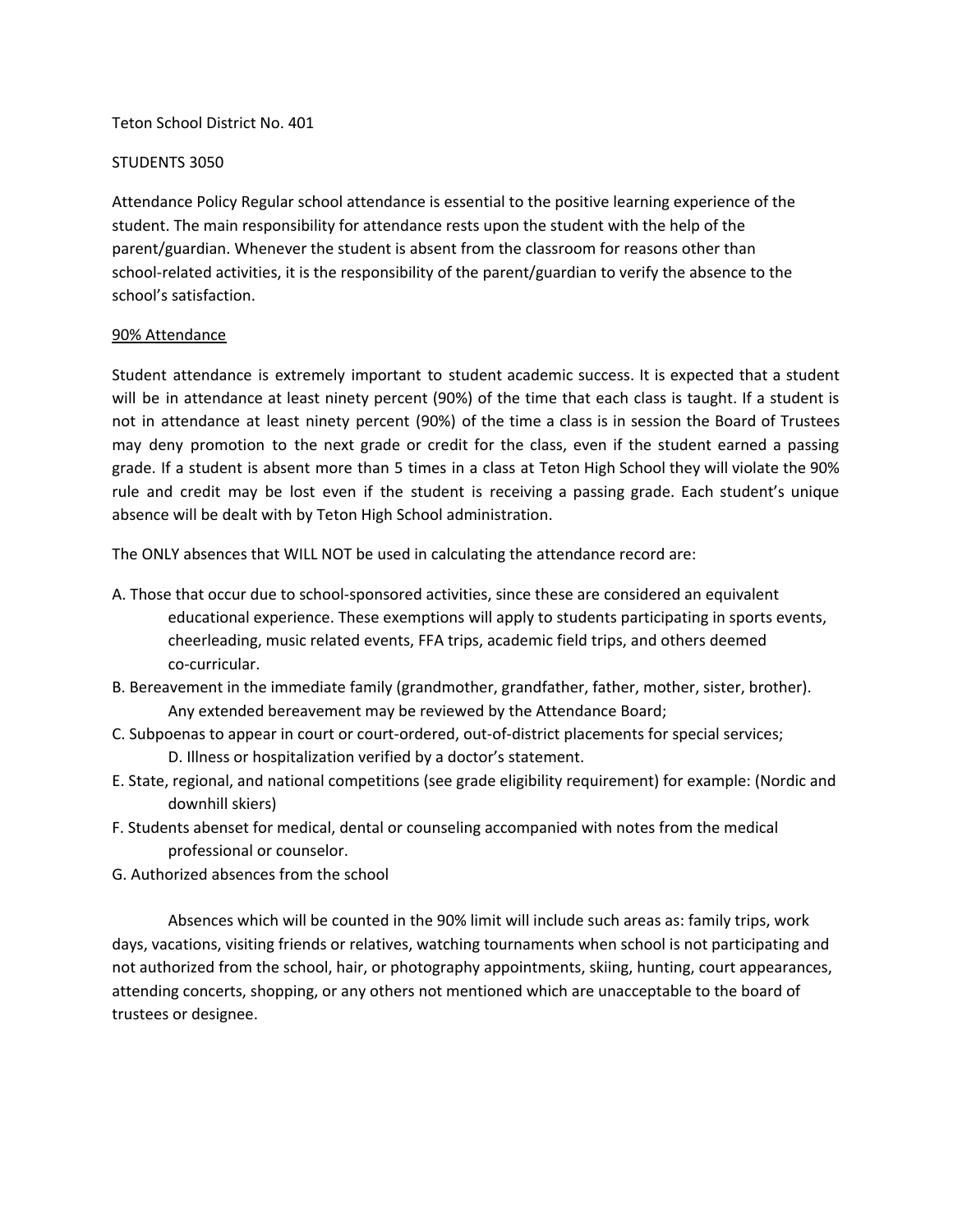## Excused Absences:

It is the parent's responsibility to contact the school either by phone on the day of the absence and/or by providing a written excuse when the student returns to school. If a written excuse is not presented on the day of the student's return to school, the absence will be unexcused. If a valid written excuse is supplied the next school day, the absence will be changed to excused. The school may require medical verification for prolonged absences or medical appointments.

## Unexcused Absences:

An unexcused absence occurs when a student is not in the assigned class for causes other than those allowable under this policy. An unexcused absence is one that occurs when the parent did not present just cause or arrange the absence with the school as prescribed. Make-up is allowed for unexcused absences only at the discretion of the teacher or building principal. If, in the opinion of the building administrator, unexcused absences are excessive or flagrant a student may be charged with being truant.

# Truancy:

A truant is defined as a student who is absent from school without proper authorization. An unauthorized absence is deemed a truancy by a building administrator. A student who is deemed truant will not be allowed make-up privileges. The following steps will be taken by the building administrator for students who are judged to be truant:

- 1. First Offense The student and his/her parent will be notified by the building administrator. A consequence may be assigned.
- 2. Second Offense The student and his/her parent will be notified. A conference will be held. A consequence will be assigned.
- 3. Third Offense The student and his/her parent will be notified. A conference will be held with student, parent, counselor, and principal. Student will be assigned a consequence.
- 4. Fourth and Following Offenses The student and his/her parent will be required to meet with District Attendance Committee. The District Attendance Committee (school administration, superintendent, and or board of trustees) may recommend any of the following: probation, transfer, alternative school, exclusion for the remainder of the grading period, or expulsion.

A referral to law enforcement and the judicial system may happen at any time according to Idaho and county laws and procedures.

## 90% Attendance Appeal Process

Those students who fail to meet the ninety percent (90%) attendance rule, and who are denied promotion or course credit, may appeal for reconsideration to the administration of the building they attend. An adverse opinion from the administration may be appealed to the Superintendent within ten calendar days of the administration decision. An adverse opinion from the Superintendent may be